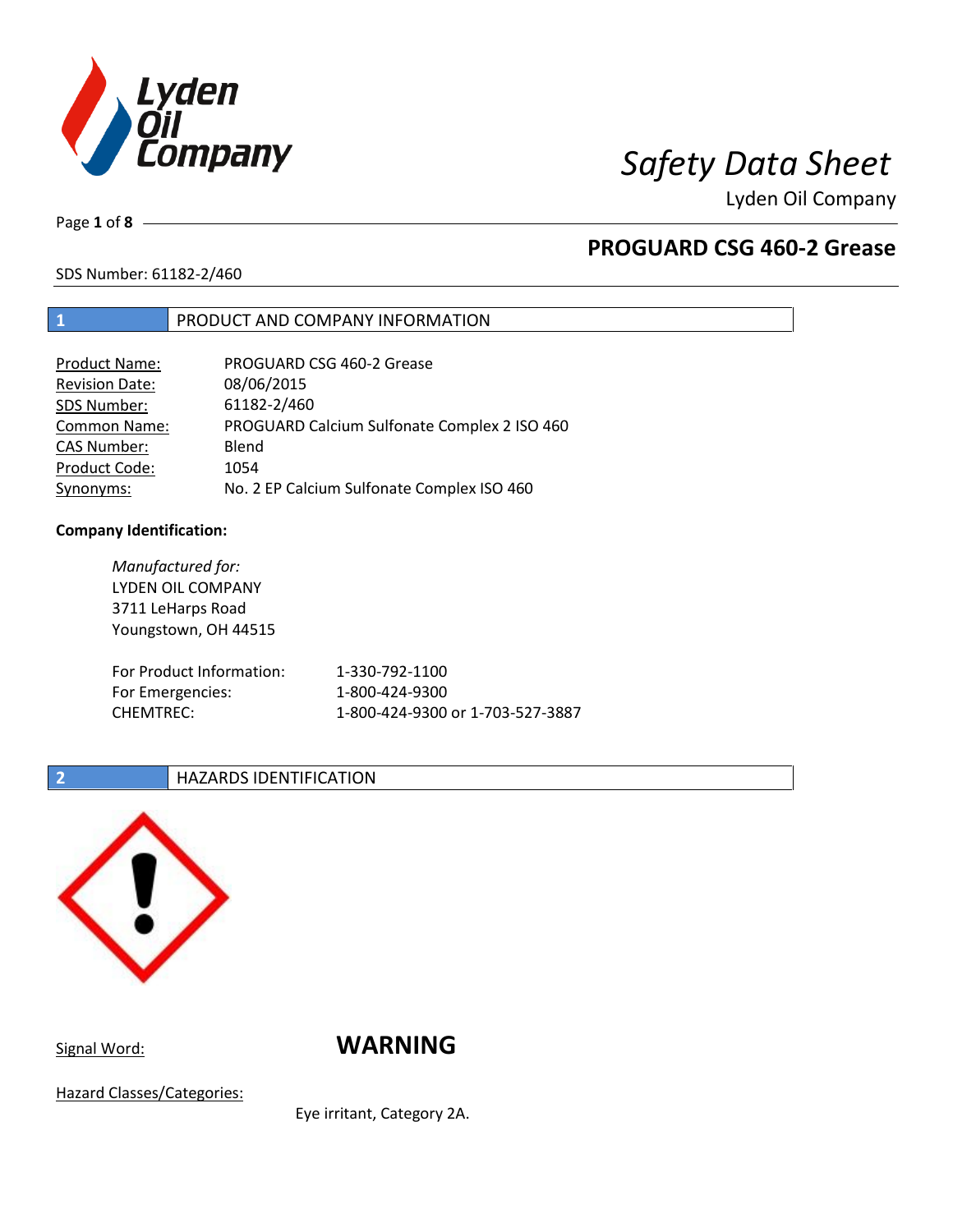

Lyden Oil Company

Page **2** of **8**

| Hazard Statement(s):            |                                                                                                                |
|---------------------------------|----------------------------------------------------------------------------------------------------------------|
|                                 | H319: Causes serious eye irritation.                                                                           |
| <b>Precaution Statement(s):</b> |                                                                                                                |
|                                 | P101: If medical advice is needed, have product container or label at<br>hand.                                 |
|                                 | P102: Keep out of reach of children.                                                                           |
|                                 | P103: Read label before use.                                                                                   |
|                                 | P264: Wash hands thoroughly after handling.                                                                    |
|                                 | P280: Wear protective eye protection/face protection.                                                          |
|                                 | P305+351+338: IF IN EYES: Rinse cautiously with water for several                                              |
|                                 | minutes. Remove contact lenses if present and easy to $do$ – continue<br>rinsing.                              |
|                                 | P337+313: If eye irritation persists get medical advice/attention.<br>P405: Store locked up.                   |
|                                 | P501: Dispose of contents/container to in accordance with<br>local/regional/national/international regulation. |
|                                 |                                                                                                                |
| Other Hazard Statement(s):      | -NFPA Ratings:<br>Health $= 0$<br>Fire $= 1$<br>Reactivity = $0$                                               |

### **3** COMPOSITION / INFORMATION ON INGREDIENTS

### Ingredients:

*Mixture of the substances listed below with nonhazardous additions.*

| <b>Chemical Name</b>                                      | <b>CAS Number</b> | Percentage |
|-----------------------------------------------------------|-------------------|------------|
| C10-C16 alkylbenzenesulfonic acid calcium salt            | 68584-23-6        | $2.5 - 10$ |
| Distillates (petroleum), solvent-dewaxed heavy paraffinic | 64742-65-0        | $10 - 25$  |

*\*Any concentration shown as a range is to protect confidentiality or is due to batch variation.*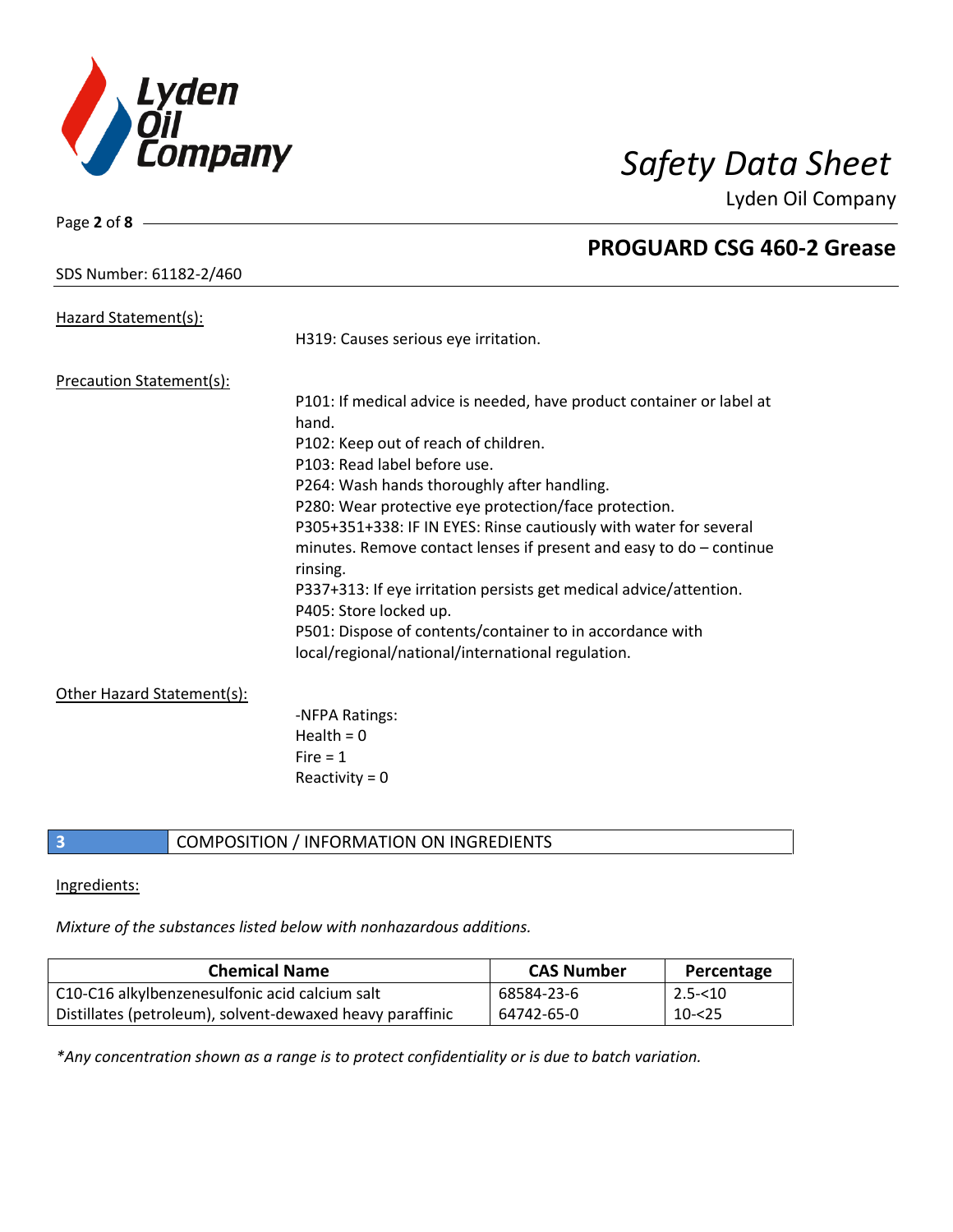

Lyden Oil Company

SDS Number: 61182-2/460

Page **3** of **8**

# **4** FIRST AID MEASURES Description of First Aid Measures: Inhalation: If symptoms develop, move victim to fresh air. If symptoms persist, obtain medical attention. Skin Contact: Generally the product does not irritate the skin. Eye Contact: Rinse opened eye for several minutes under running water. If symptoms persist, consult medical attention. Ingestion: If swallowed, do not induce vomiting: transport to nearest medical facility for additional treatment. Symptoms and Effects, both acute and delayed: If material enters lungs, signs and symptoms may include coughing, choking, wheezing, difficulty in breathing, chest congestion, shortness of breath, and/or fever. Recommended Actions: Treat symptomatically. Call a doctor or poison control center for guidance. **5 FIRE FIGHTING MEASURES** Recommended Fire-Extinguishing Equipment:

Use fire-fighting measures and equipment suitable for the environment.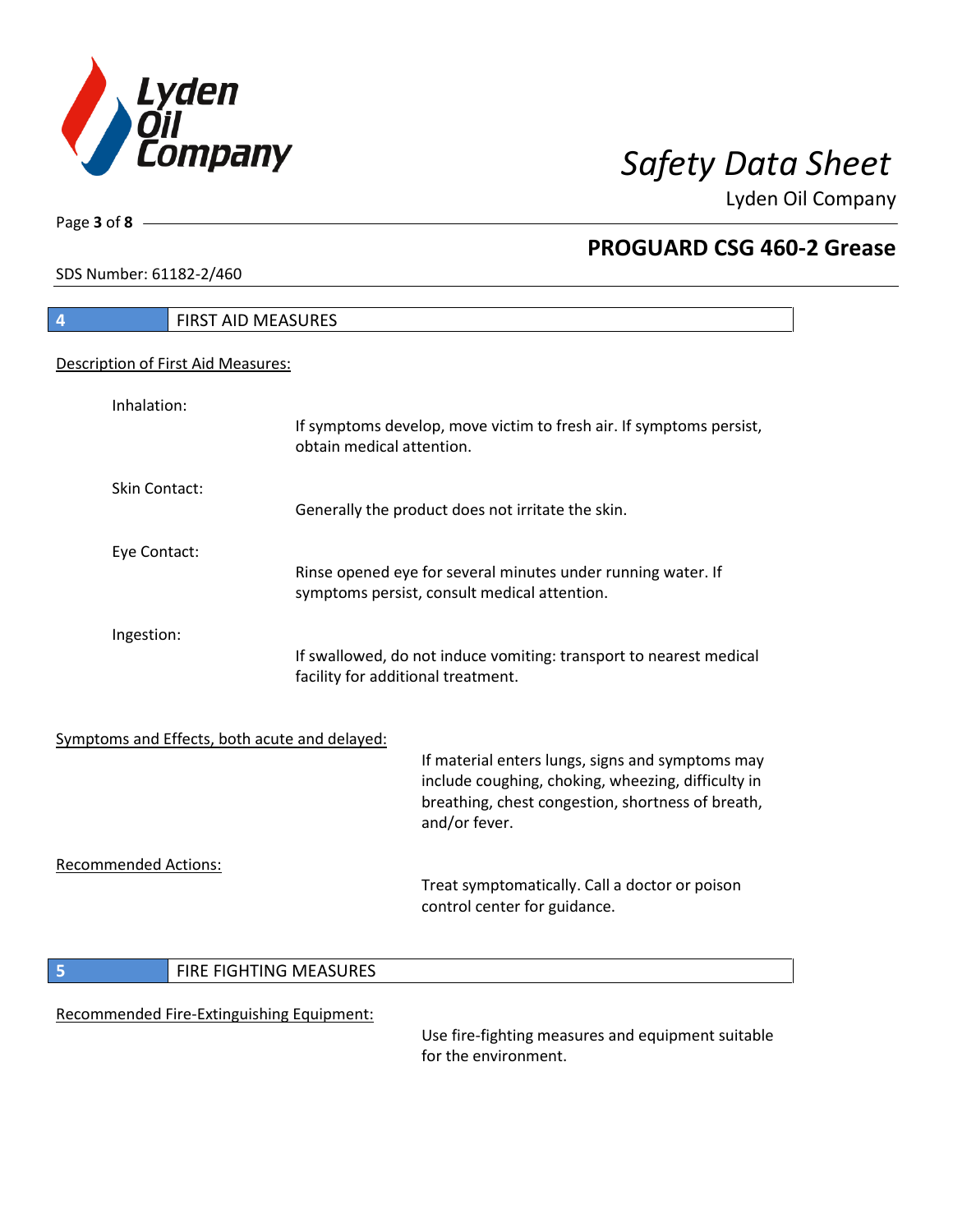

Lyden Oil Company

| Page 4 of 8                             |                                                                                                                                                  |
|-----------------------------------------|--------------------------------------------------------------------------------------------------------------------------------------------------|
|                                         | <b>PROGUARD CSG 460-2 Grease</b>                                                                                                                 |
| SDS Number: 61182-2/460                 |                                                                                                                                                  |
| Possible Hazards During a Fire:         |                                                                                                                                                  |
|                                         | Hazardous combustion products may include: A<br>complex mixture of airborne solid and liquid<br>particulates and gases (smoke). Carbon monoxide. |
|                                         | Unidentified organic and inorganic compounds.                                                                                                    |
| Recommendations to Firefighters:        |                                                                                                                                                  |
|                                         | Proper protective equipment including breathing<br>apparatus.                                                                                    |
| <b>ACCIDENTAL RELEASE MEASURES</b><br>6 |                                                                                                                                                  |
|                                         |                                                                                                                                                  |
| <b>Personal Precautions:</b>            | Avoid contact with skin and eyes.                                                                                                                |
| <b>Emergency Procedures:</b>            |                                                                                                                                                  |
|                                         | Contain spilled material, collect in suitable and<br>properly labeled containers.                                                                |
| <b>Environmental Precautions:</b>       |                                                                                                                                                  |
|                                         | Do not allow to reach sewage system or any water<br>course.                                                                                      |
|                                         | Do not allow to enter ground waters.                                                                                                             |
| Cleanup Procedures:                     |                                                                                                                                                  |
|                                         | Absorb with liquid-binding material (sand,<br>diatomite, acid binders, iniversal binders, sawdust.                                               |
| $\overline{7}$<br>HANDLING AND STORAGE  |                                                                                                                                                  |
|                                         |                                                                                                                                                  |
| <b>Handling Precautions:</b>            | No special precautions needed if used correctly.                                                                                                 |
| <b>Storage Requirements:</b>            |                                                                                                                                                  |

Keep container tightly sealed.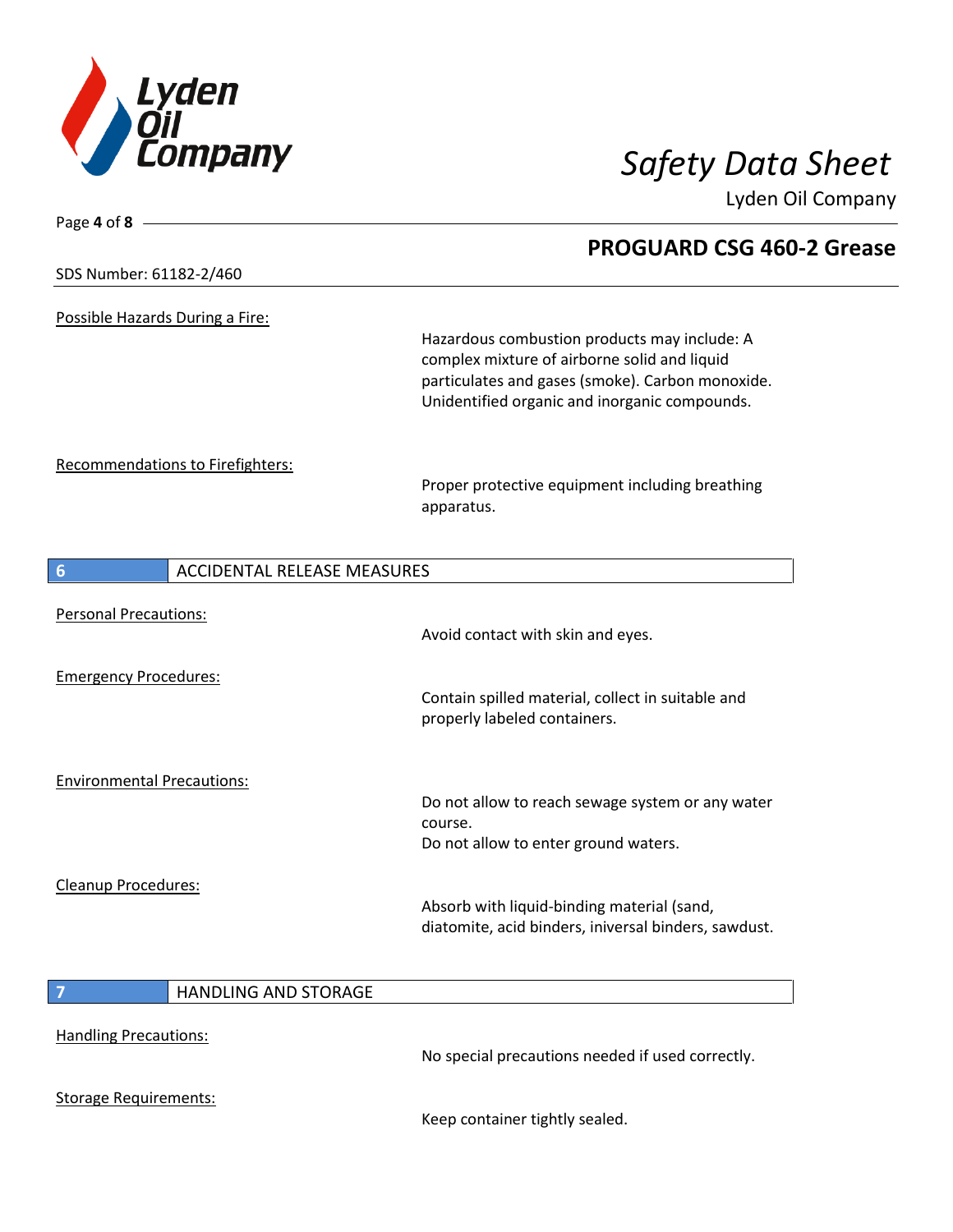

Lyden Oil Company

Page **5** of **8**

## **PROGUARD CSG 460-2 Grease**

SDS Number: 61182-2/460

| 8                            | EXPOSURE CONTROLS / PERSONAL PROTECTION                                                                                                                                                                                       |
|------------------------------|-------------------------------------------------------------------------------------------------------------------------------------------------------------------------------------------------------------------------------|
| <b>Exposure Limits:</b>      |                                                                                                                                                                                                                               |
|                              | -64742-01-4 Residual oils (petroleum), solvent-refined (25-50%):                                                                                                                                                              |
|                              | OSHA PEL - Long-term value: 5mg/m <sup>3</sup>                                                                                                                                                                                |
|                              | -64742-65-0 Distillates (petroleum), solvent-dewaxed heavy paraffinic (10-<25%):                                                                                                                                              |
|                              | ACGIH TLV - Long-term value: 5mg/m <sup>3</sup><br>OSHA PEL - Long-term value: 5mg/m <sup>3</sup>                                                                                                                             |
|                              | -64742-52-5 Distillates (petroleum), hydrotreated heavy naphthenic (2.5-<10%):                                                                                                                                                |
|                              | ACGIH TLV - Short-term value: 10mg/m <sup>3</sup><br>Long-term value: 5mg/m <sup>3</sup><br>OSHA PEL - Long-term value: 5mg/m <sup>3</sup>                                                                                    |
|                              | -471-34-1 Calcium carbonate, precipitated (2.5-<10%):                                                                                                                                                                         |
|                              | PEL - Long-term value: 15mg/m <sup>3</sup> (total dust), 5mg/m <sup>3</sup> (respirable fraction)<br>REL - Long-term value: 10mg/m <sup>3</sup> (total dust), 5mg/m <sup>3</sup> (respirable fraction)<br>TLV - TLV withdrawn |
| <b>Engineering Controls:</b> | All ventilation should be designed in accordance<br>with OSHA standard (29 CFR 1910.94).                                                                                                                                      |

### Personal Protective Equipment:

Wash hands before breaks and at the end of work. Avoid contact with eyes and skin. Use safety glasses and gloves.

### **9** PHYSICAL AND CHEMICAL PROPERTIES

Color: Light grey Physical State: Semi-solid Odor: Petroleum-like

Odor Threshold: Data not available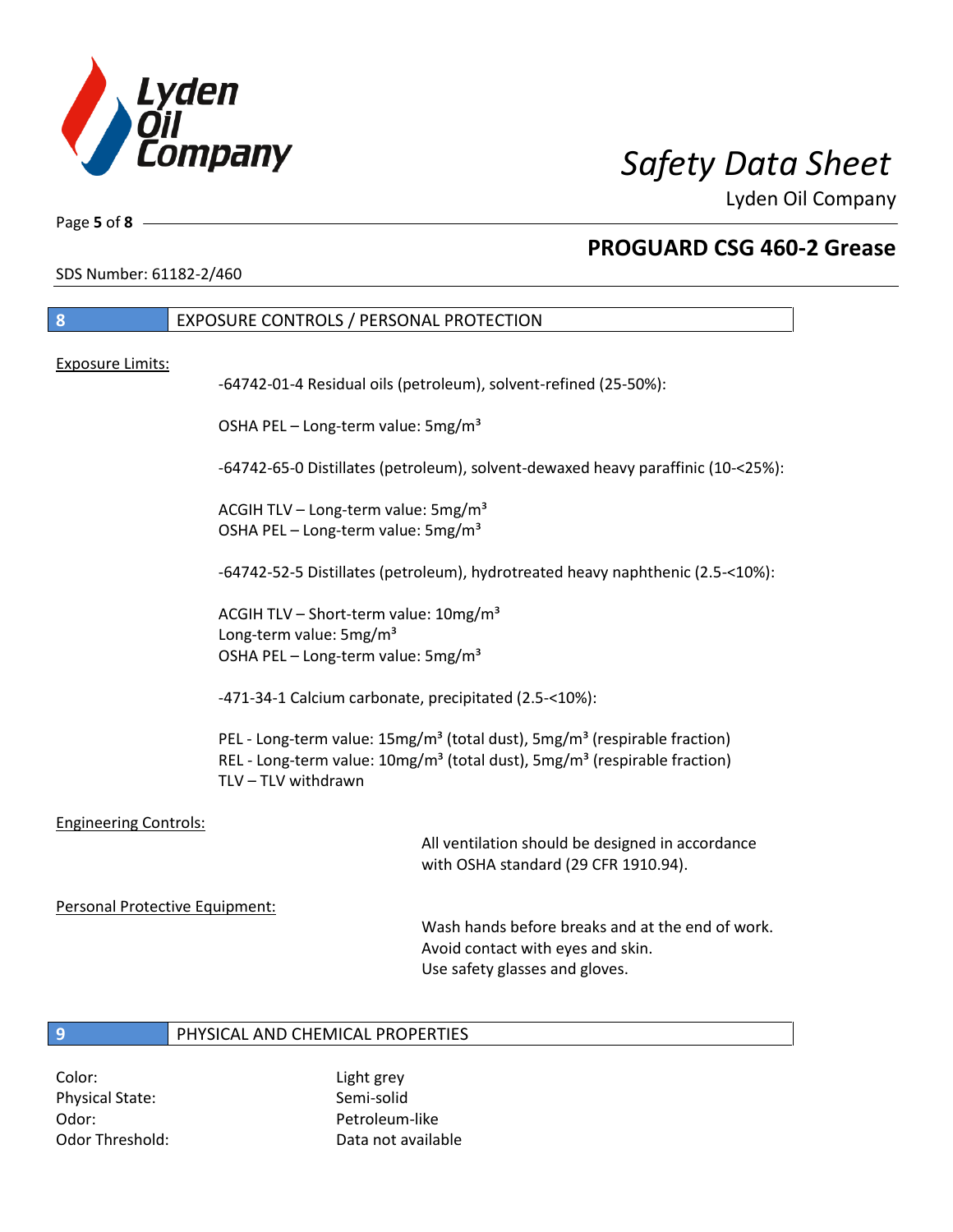

Lyden Oil Company

### SDS Number: 61182-2/460

Page **6** of **8**

| pH:                           | Data not available                |
|-------------------------------|-----------------------------------|
| <b>Melting Point:</b>         | Data not available                |
| <b>Boiling Point:</b>         | 338° C / 640° F                   |
| <b>Boiling Range:</b>         | Data not available                |
| Flash Point:                  | 255° C / 491° F                   |
| Evaporation Rate:             | Data not available                |
| Flammability:                 | Data not available                |
| Flammability Limits:          | Data not available                |
| Vapor Pressure:               | Data not available                |
| Vapor Density:                | Data not available                |
| <b>Relative Density:</b>      | 10.231 pounds per gallon at 68° F |
| Solubilities:                 | Insoluble in water                |
| <b>Partition Coefficient:</b> | Data not available                |
| Auto-Ignition Temperature:    | Data not available                |
| Decomposition Temperature:    | Data not available                |
| Viscosity:                    | Data not available                |
|                               |                                   |

## **10** STABILITY AND REACTIVITY

| Stability:                     | Stable under normal conditions.                               |
|--------------------------------|---------------------------------------------------------------|
| Reactivity:                    | Not reactive under normal conditions.                         |
| Conditions to Avoid:           | No further relevant information available.                    |
| <b>Hazardous Reactions:</b>    | No known hazardous reactions.                                 |
| <b>Incompatible Materials:</b> | No further relevant information available.                    |
| <b>Decomposition Products:</b> | Hazardous decomposition products are not<br>expected to form. |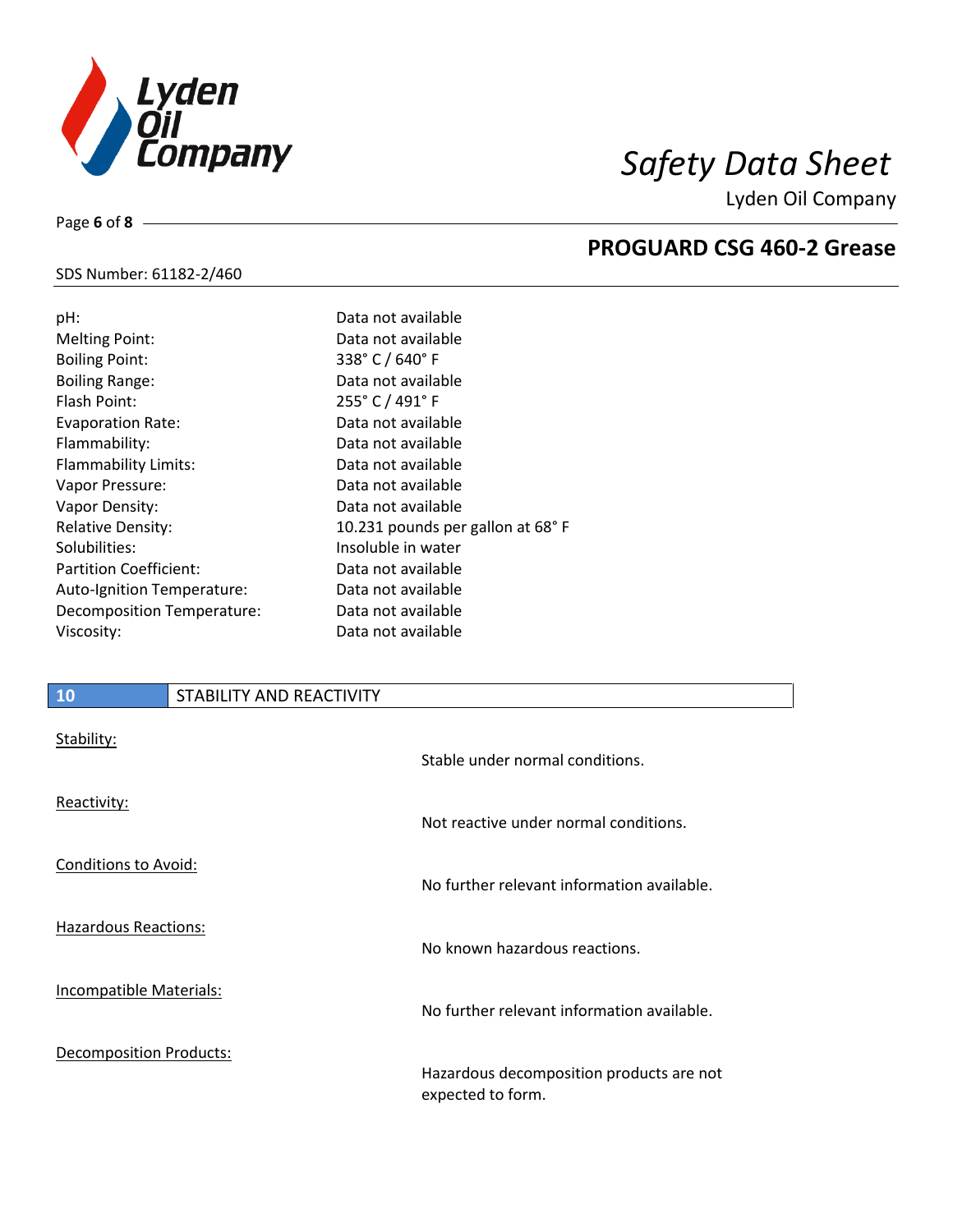

Lyden Oil Company

SDS Number: 61182-2/460

# **11** TOXICOLOGICAL INFORMATION Routes of Exposure: Skin and eye contact are the primary routes of exposure although exposure may occur following accidental ingestion. Exposure Effects: No known irritating or sensitizing effects. Measures of Toxicity: Acute Toxicity Estimates: Oral LD50: 4567 mg/kg (rat) Dermal LD50: 100000 mg/kg (rabbit) Carcinogenic/Mutagenic Precautions: Non-carcinogenic and not expected to be mutagentic. **12** ECOLOGICAL INFORMATION Ecological Precautions: Avoid exposing to the environment. Ecological Effects: Water hazard class 1 (self-assessment): Slightly hazardous to water. **13** DISPOSAL CONSIDERATIONS Disposal Methods: Dispose of waste material in accordance with all local, state, and federal requirements. Disposal Containers: Use properly approved container for disposal.

Page **7** of **8**